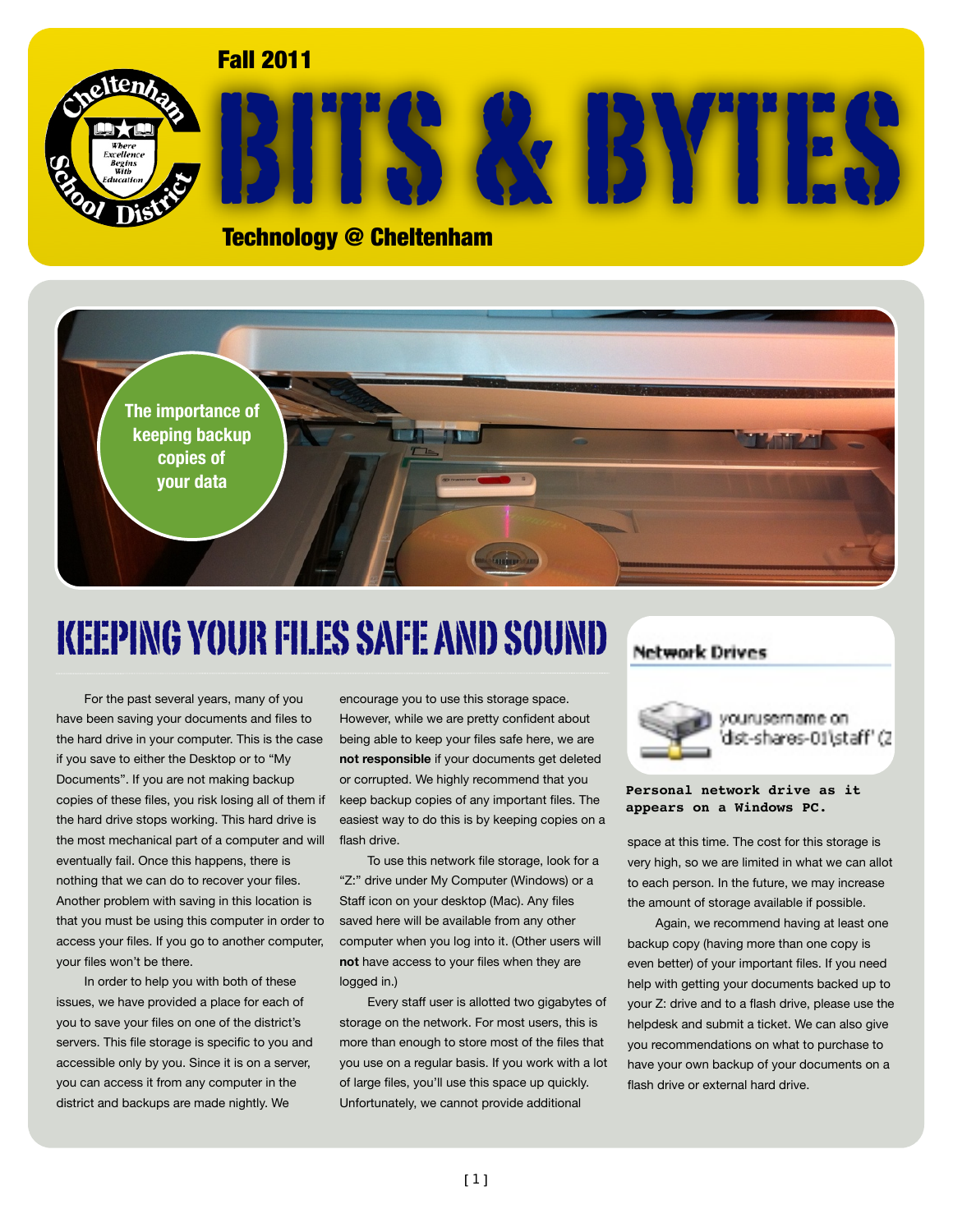## A BIG WELCOME!

We would like to welcome Lisa Rock and Dana Walker to the technology staff! Many of you already know either Lisa or Dana as both had worked as technology aides at Myers and Glenside. While Lisa and Dana have been busy the past two months taking care of issues at Glenside, Myers, and the Admin building (and will continue to do so), they have also been busy working on training materials, technology documentation for our IT staff, and on a new technology web site (see below). Now that the school year is well under way, they are available to come to your classroom and help you learn how to use the technology that's available to you. We have a lot of great technology in our district and we want to provide training to those who need it. If you are interested in setting up training, please submit a helpdesk ticket using the Technology Training category.

## COMING SOON!

- Bits & Bytes web site: Be on the lookout for a new technology web site full of useful information, training materials, videos, and links to useful sites.
- **C** Brown Bag Bits & Bytes: Mini technology trainings over lunch at your school. If you and a few other teachers are interested in getting trained on things like SMART Boards, Office 2010, or other topics, Dana and Lisa would be glad to come to your school and provide training.

## FOLLOW YOU PRINTING (AND MORE!)

Last spring, we introduced Follow You Printing, a secure way to print to any copier in the district from your computer. Many of you have been making use of this new feature and are helping us as a district to reduce printing costs. If you're not familiar with Follow You Printing, please see the Spring 2011 edition of the *Bits & Bytes* newsletter for more information.

If you have documents and/or photos that you need to scan, this same system can help! On any copier, you should see a "Scan-to-Me" option. Select this option before logging in and you'll see options for scanning. Since our system is pretty smart, it already knows your email address. You can name the file that it will create. When you're ready, load up your document, hit scan, and in a few moments you'll have an e-mail with your scan attached.

If you have a Mac and are feeling left out from all the fun, fear not — we haven't forgotten you! Unfortunately, getting you Follow You Printing working on the Macs is not as straightforward as we'd like it to be. However, if you're really desperate to get up-to-speed on your teacher computer, put in a helpdesk ticket and we'll help you get connected. Please be patient — if your Mac isn't running the latest system updates, it can be a time consuming process to get everything working properly.

Student Macs will be updated to allow Follow You Printing next summer. If you have a specific reason for needing it for your students before then, let us know and we can see if something can be arranged.

## SAVING BOATLOADS ON NETBOOKS

This fall, we've been rolling out a total of fourteen carts of Asus netbooks throughout the district. With the need to be budget-conscious, we opted to purchase these netbooks over traditional notebooks. Other district have had great success in using netbooks and have saved a bundle of money. We evaluated several models from a few vendors and settled on Asus

netbooks, which had the best balance of price and durability. Instead of spending at least \$35,000 on a cart full of traditional notebook computers, we were able to purchase netbook carts for less than \$10,000 or about 1/4 of the price. Each netbook is loaded with Windows 7 and Office 2010 and has enough battery life to last an entire school day on a full charge.

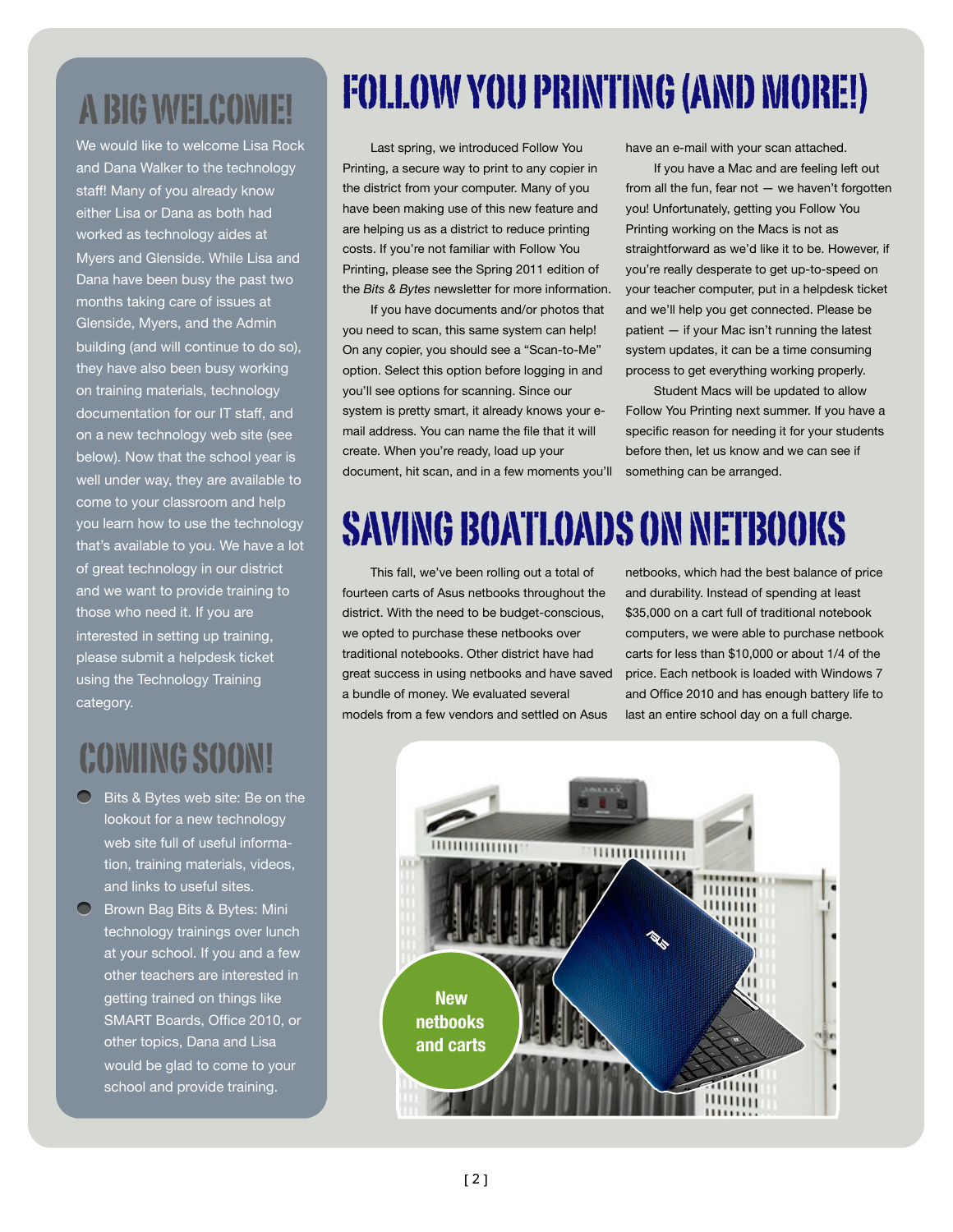## THAT ANNOYING BLOCK PAGE! (FOLK TO A DOW WITH A NEED HELP?

We've recently changed the infamous block page that rears its ugly head whenever you try to go to a web site that is blocked by our content filter. Our goal is to make it easier for you to understand why a site is blocked and be able to access sites that are educationally relevant.

If you're getting the block page when going to a site that you've been to before, check the bottom of the page. If it "knows" who you are, your username should be displayed. If it isn't, use the "login" link, enter your Cheltenham username and password, and log in. If it can't figure out who you are on its own, it will assume you are a student (as a teacher, you have fewer Internet restrictions), so you may just need to let it know who you are.

We also allow teachers to override the content filter for certain categories of sites, such as blogs and audio/video sites (now including YouTube!). For these categories, you will see an override option on the block page. Click on this option and use your Cheltenham account to bypass the filter for up to an hour. *Please note: all overrides are logged, reviewed on a daily basis, and are intended to be used for legitimate educational purposes.* Please don't use this feature to watch March Madness during your free time or to soothe your class with your easy listening favorites — doing so will slow down the Internet for everyone else. We ask that you use your best judgment when using the override feature.

If you want to have YouTube videos unblocked for everyone (including students) or don't want to deal with the override feature to show a YouTube clip, you can use the Educational Video Library (EVL) to unblock a specific video. There is a link to the EVL on the block page when you try to access YouTube and on the Staff tab on the district web site.

A common misconception is that we're sitting in a back room somewhere plotting to block all of the good content on the Internet. In reality, our content filter receives updates automatically from our vendor who handles the tough job of trying to categorize the vast majority of sites on the Internet. With the fluid nature of the Internet, they inevitably get some things wrong. That's where the "submit for review" option comes in handy — it's a great way for you to let us know that something should be allowed that currently isn't.

However, please take notice of the category that the site is listed in. If it is in the "parked" category, more than likely you've mistyped the address. If a site is in the "adult" category or something else decidedly off limits, more than likely there is a really good reason why it is blocked. The site may have a really great video about photosynthesis but perhaps it also has a questionable video right next to it. As a technology department, we walk a fine line between abiding by federal regulations for Internet filtering and providing relevant content for education.

### youtube.com is categorized as audio-video-YouTube

The requested page has been blocked by the content filter because it is in violation of the internet acceptable usage policy set by the administration.

- If you need to access this website you may override the content filter.
- If you feel this website should be allowed you may submit it for review.
- If you feel this video should be allowed you may request that it be added to the **Education Video Library.**

Your username and computer name should be listed below along with the current time. If your username does not appear, please try using the login option above.

admin2\mheadroom

10/25/2011 7:33:01 PM adm-video.admin2.org

**Overrides… now with YouTube goodness!**

| Web Help Desk"   |                                                            |
|------------------|------------------------------------------------------------|
|                  | Please login using the same username and password that you |
|                  | use to login to your e-mail/network account.               |
| Login            |                                                            |
| <b>User Name</b> |                                                            |
| Password         |                                                            |
|                  | Login                                                      |
|                  | ----------------------                                     |
|                  |                                                            |

| <b>Help Request</b>   |           |
|-----------------------|-----------|
|                       |           |
| <b>Request Type</b>   | ٥         |
| Subject               |           |
| <b>Request Detail</b> |           |
|                       |           |
|                       |           |
|                       |           |
|                       |           |
| Location              | ÷<br>Room |
|                       |           |
|                       |           |
|                       |           |
|                       |           |

If you're having a problem with technology, help is only a web browser away! We kindly ask that you use the Technology Helpdesk to notify us of your issue. Our technicians work exclusively from this system to ensure that issues are dealt with in a timely manner. If you stop one of the technicians in the hall, chances are that you will be asked to submit a helpdesk ticket. To access the helpdesk, use the quick link on the district web site or go to:

<http://helpdesk.cheltenham.org>

Log in with your Cheltenham username and password.

Thank you for your cooperation!